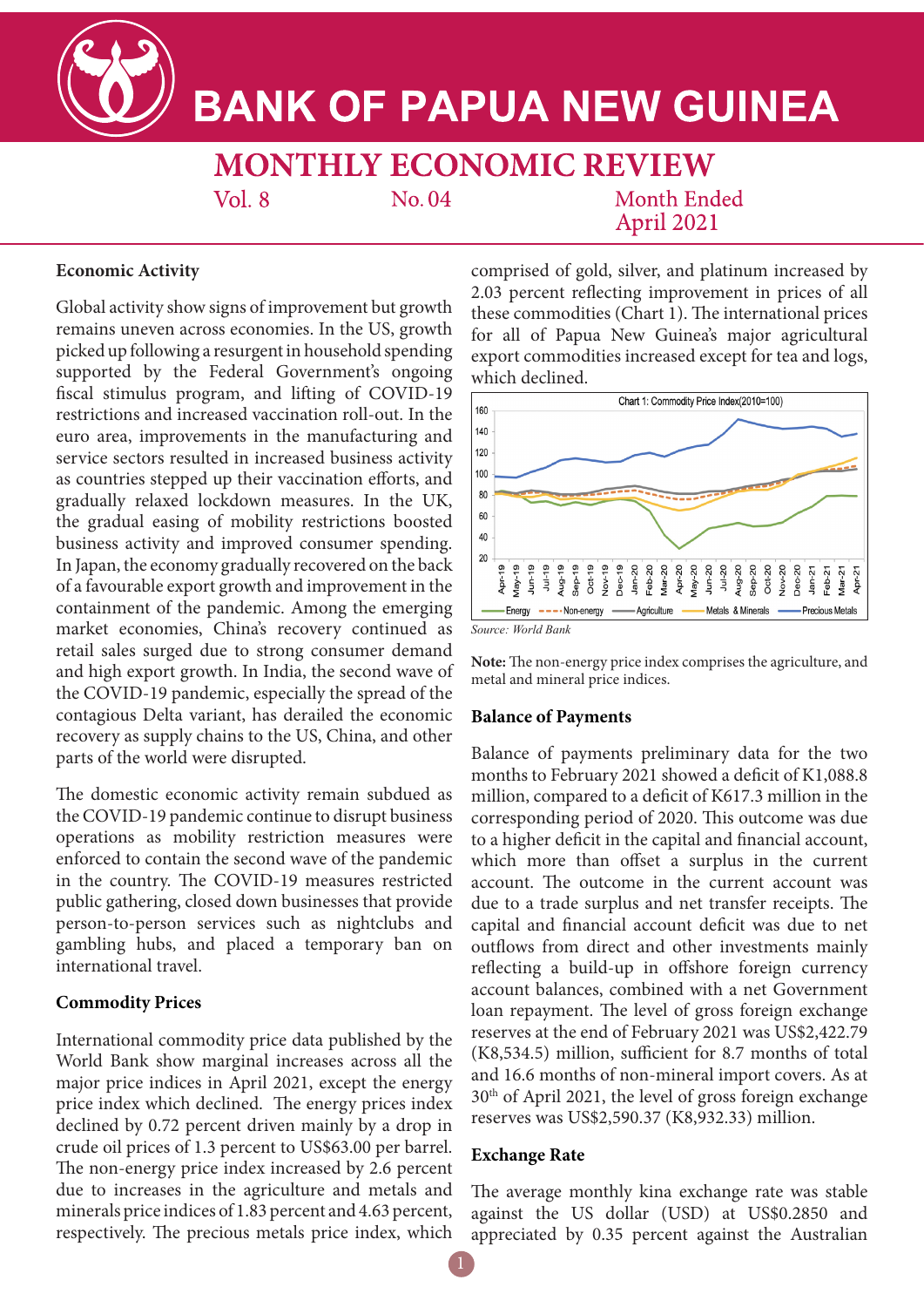dollar (AUD) to A\$0.3712 as at  $30<sup>th</sup>$  April 2021, compared to the previous month. The Central Bank's monthly intervention of US\$50 million continues to support the FX market in meeting most of the import demand. The Kina appreciated against the AUD reflecting cross-currency movements as the AUD depreciated against the USD, reflecting capital flow into the US attributed to the rising US Treasury Bond yields. The average trade weighted index (TWI) on a monthly basis decreased by 0.07 percent to 26.83, compared to the previous month, and is driven by the appreciation of the kina against the AUD. With the general stability in kina against the USD, the influence on the TWI was mainly from the movements in the AUD (Chart 2).



#### **Inflation**

Annual headline Retail Price Index (RPI) to April 2021 decreased by 0.3 percent, compared to a decrease of the same percent in the twelve months to April 2020. The decline was driven by price decreases in the 'Alcoholic beverages, tobacco and betelnut' and 'Household equipment' expenditure groups. The decline in the 'Alcoholic beverages, tobacco and betelnut' expenditure group mainly reflected a decrease in the 'betelnut' sub-group. The decrease in the 'Household equipment' expenditure group was due to a decline in the 'maintenance' sub-group. Quarterly headline RPI increased by 1.5 percent, compared to an increase of 0.2 percent in the three months to January 2021. The monthly headline RPI outcome for April 2021 decreased by 0.1 percent, compared to an increase of 0.2 percent in the previous month.



Over the month to week-ending 30<sup>th</sup> April 2021, the Central Bank Bill (CBB) rates for the 28-day and 91 day terms were unchanged at 1.33 percent and 2.02 percent, respectively, while the 63-day term declined by 0.01 percentage point to 2.03 percent. The CBB auctions over the period were undersubscribed. Over the same period, the Treasury Bill (T-bill) rates for the 273-day and 364-day terms were unchanged at 6.04 percent and 7.20 percent, respectively, while the rate for the 182-day term declined by 0.01 percentage point to 4.38 percent. The T-bill auctions were mostly oversubscribed. Other terms for both CBBs and T-bills were not offered. The weighted average interest rates on wholesale deposits (K500,000 and above) decreased at the lower end of the maturity structure, but increased at the upper end. The rates for the 30 day, 60-day, 90-day and 180-day terms decreased by 0.96 percentage point, 0.13 percentage point, 0.49 percenatge point and 2.63 percentage points to 0.34 percent, 0.10 percent, 1.17 percent and 0.20 percent, respectively. The rates for the 270-day and 360-day terms increased by 1.90 percnetage points and 0.96 percentage point to 2.50 percent and 3.30 percent, respectively (chart 4).



*Source: Bank of PNG*

Commercial banks' lending to public non-financial corporations, other financial corporations, and other resident sectors declined by K21.3 million to K13,477.5 million between December 2020 and week-ending 30<sup>th</sup> April 2021. The decline reflected repayments by the manufacturing, agriculture, construction, and mining sectors. Over the year, the weekly average lending by banks decreased by 1.4 percent to K13,448.3 million. Deposit level as at 30<sup>th</sup> April 2021 increased by K266.0 million to K23,005.3 million, compared to the end of 2020. The increase predominantly reflected the Government's drawdown on the Temporary Advance Facility (TAF) and its subsequent funding of the Provincial Support Improvement Programs (PSIPs) and District Support Improvement Programs (DSIPs), and other expenditures. Over the year, the weekly average deposits increased by 7.4 percent to K22,905.0 million.

Broad money supply increased by 8.7 percent over the year to April 2021, compared to an increase of